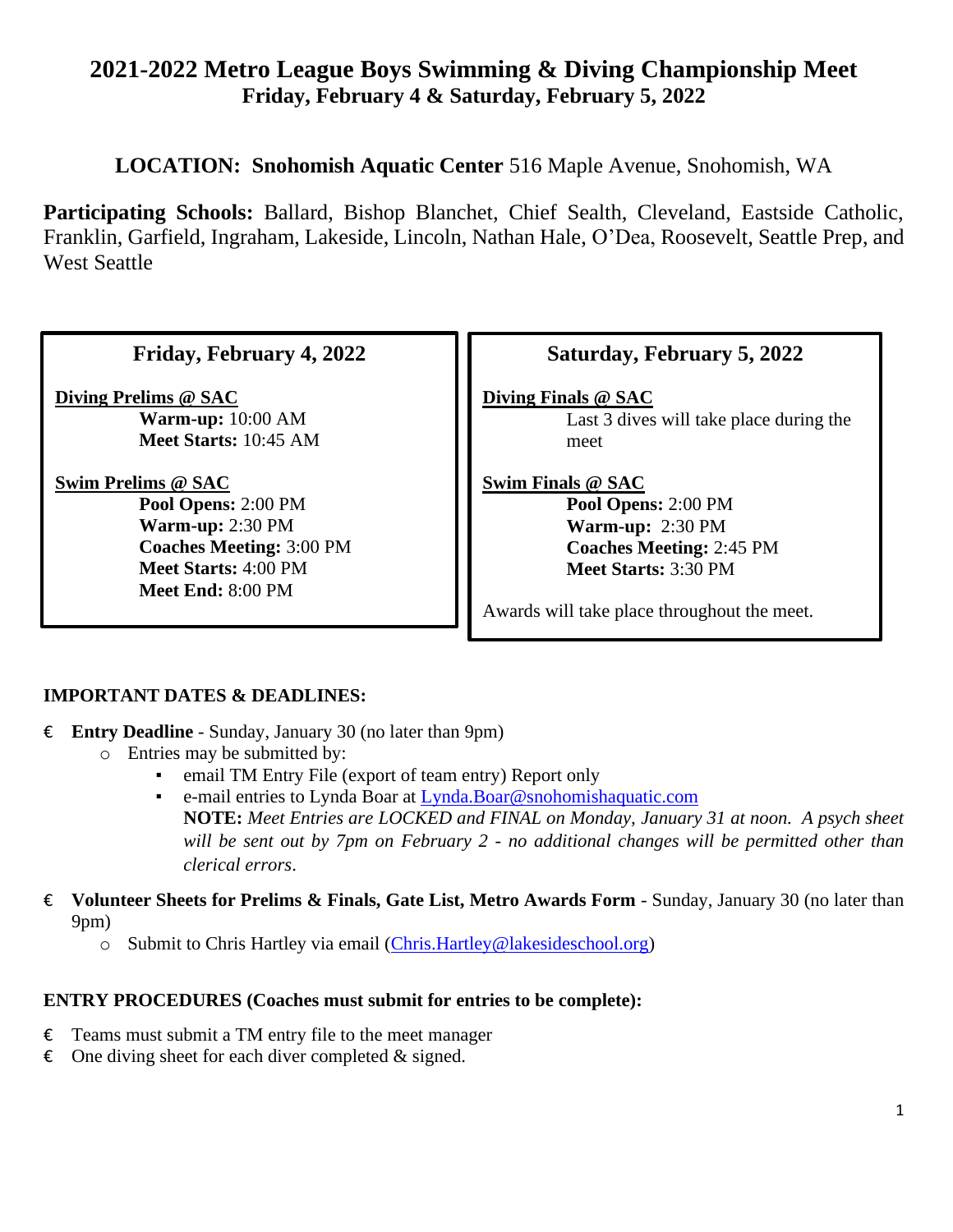- $\epsilon$  Coaches may enter unlimited numbers in any individual events. Teams will be limited to a maximum of 3 Relays in each of the relay events. Each team will advance to the finals ONE RELAY and a MAX OF 4 ATHLETES IN EACH INDIVIDUAL EVENT.
	- a. During the finals each school will have 1 relay team represented in events 1, 9, and 12 seeded into 2 finals heats.
	- b. In each individual event, the top 24 qualifiers will compete in 3 seeded heats scoring  $1<sup>st</sup>$  through  $24<sup>th</sup>$ , but only a maximum of the 4 fastest qualifiers from each school will advance
	- c. Relay Entries
		- National Federation Swimming Rule Book, 3.2.3., in relay events, 8 individuals may be designated, and it shall not count as an entry unless the competitor actually competes in the event. Any of the 8 individuals may swim in the prelims, swim-offs and/or finals, provided he/she does not exceed the permitted entries for the meet
		- Alternates for Relays Any swimmer designated on a relay during the prelims is eligible to swim that relay at finals as long as the relay that the swimmer participated on was not disqualified and provided he/she does not exceed the permitted entries for the meet
		- Alternates listed on multiple relays are allowed, swimmers may swim in prelims of one event and finals in another event provided he/she does not exceed the permitted entries for the meet
			- o Scenario: Swimmer A only competes in the 200 MR for prelims, he/she is removed from the 200 MR then competes in the 200 FRR and/or 400 FRR as a previously designated alternate

## **ENTRY RULES:**

- 1. Any athlete in a relay event is considered an alternate for that event.
	- a. Athletes disqualified in a relay during preliminary heats are ineligible to swim in that relay final.
- 2. Relays do not count against a competitor's entry limit until they are officially marked in a relay at the beginning of the event.
- 3. Swimmers must meet the METRO Qualifying time to be entered in an individual event; Swimmers without individual qualifying times MAY be entered in relays. SEE #4 BELOW for exceptions to qualifying time standards
- **4.** Each team is allotted 10 'wild cards' to be used for swimmers who have not made a qualifying time during the dual meet season as a way to enter the Metro Championship meet; 'playing' a wild card is good for 1 swim for a maximum total of 10 swims per team- not 10 swimmers. **Coaches should enter wild cards as BONUS in TM.**
- 5. Swimmers first and last name, along with grade and school must be included in the TM entry listed.
- 6. Use the WIAA Diving form.
	- a. List dives with the current dive description and position code.

## **SCORING:**

The scoring for the meet is as follows:

|     | <b>A</b> Final |                    |    |                     |    |             | <b>B</b> Final  |                   |             |    |            |                |           | $\mathbb C$ Final |                                  |         |                |          |                            |    |    |                           |    |  |
|-----|----------------|--------------------|----|---------------------|----|-------------|-----------------|-------------------|-------------|----|------------|----------------|-----------|-------------------|----------------------------------|---------|----------------|----------|----------------------------|----|----|---------------------------|----|--|
|     | ∸              | $\sim$             | ≚  | $\sim$              | ≚  | o<br>-      | $\sim$          | -                 | 9<br>$\sim$ | 10 | <u> 11</u> | $\overline{1}$ | <u>πο</u> | 14                | <u>15</u>                        | 10      | 15<br><b>*</b> | 10<br>10 | 19                         | 20 | 21 | $\sim$<br>44 <sup>o</sup> | 23 |  |
| Ind | 30             | $\sim$<br><u>.</u> | ZC | $\sim$ $\sim$<br>-- | ∽  | $\sim$<br>ت | $\bigcap$<br>-- | $\bigcap$ 1<br>∠⊥ | 10          |    | 1 U        |                |           | ְ<br>IJ           | 1 <sub>0</sub><br>$\overline{ }$ |         | $\sim$         |          |                            |    |    |                           |    |  |
| Rel | 60             | 54                 | 50 | 50                  | 48 | 46          | 44              | 42                | 38          | 34 | 32         | 30             | 28        | 26                | 24                               | ററ<br>∼ | 18             |          | 1 <sub>0</sub><br><b>I</b> | 10 |    |                           |    |  |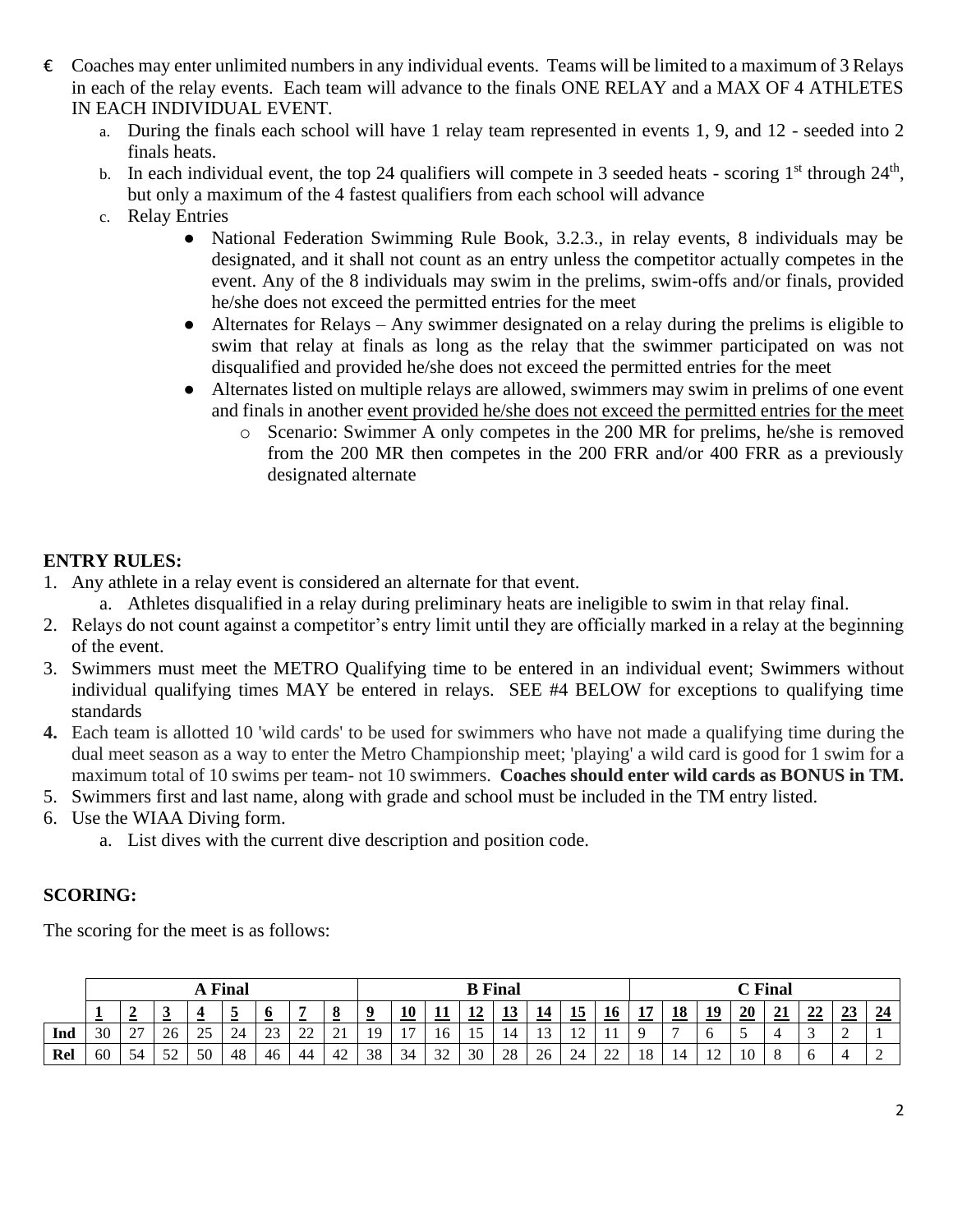#### **ORDER OF EVENTS BY DAY:**

| Event#                                  | <b>Prelim Sessions- FRIDAY</b><br>(4:00 <sub>pm</sub> Start) |  |  |  |  |  |
|-----------------------------------------|--------------------------------------------------------------|--|--|--|--|--|
| 1                                       | 200 Medley Relay Heats                                       |  |  |  |  |  |
|                                         | Break - 5 min Competition Pool is Open                       |  |  |  |  |  |
| 2                                       | 200 Freestyle Heats                                          |  |  |  |  |  |
| 3                                       | 200 Individual Medley Heats                                  |  |  |  |  |  |
| $\overline{\mathbf{4}}$                 | <b>50 Freestyle Heats</b>                                    |  |  |  |  |  |
| Break - 15 min Competition Pool is Open |                                                              |  |  |  |  |  |
| 5                                       | 1 M Diving Heats                                             |  |  |  |  |  |
| 8 dives beginning at 10:45 AM           |                                                              |  |  |  |  |  |
| 6                                       | 100 Butterfly Heats                                          |  |  |  |  |  |
| 7                                       | 100 Freestyle Heats                                          |  |  |  |  |  |
| 8                                       | 500 Freestyle Heats                                          |  |  |  |  |  |
| Break - 5 min Competition Pool is Open  |                                                              |  |  |  |  |  |
| 9                                       | 200 Free Relay Heats                                         |  |  |  |  |  |
|                                         | Break - 5 min Competition Pool is Open                       |  |  |  |  |  |
| 10                                      | 100 Backstroke Heats                                         |  |  |  |  |  |
| 11                                      | 100 Breaststroke Heats                                       |  |  |  |  |  |
| Break - 5 min Competition Pool is Open  |                                                              |  |  |  |  |  |
| 12                                      | <b>400 Free Relay Heats</b>                                  |  |  |  |  |  |

| Event#                                   | <b>Swimming Finals - SATURDAY</b><br>$(3:30 \text{pm Start})$ |  |  |  |  |  |
|------------------------------------------|---------------------------------------------------------------|--|--|--|--|--|
| 1                                        | 200 Medley Relay Consols (1 heat)                             |  |  |  |  |  |
|                                          | 200 Medley Relay Final (1 heat)                               |  |  |  |  |  |
|                                          | Scholar Athletes Read                                         |  |  |  |  |  |
| Break - 5 min Competition Pool is Closed |                                                               |  |  |  |  |  |
| 2                                        | 200 Freestyle Consols (2 heats)                               |  |  |  |  |  |
|                                          | 200 Freestyle Final (1 heat)                                  |  |  |  |  |  |
|                                          | 200 Individual Medley Consols (2 heats)                       |  |  |  |  |  |
| 3                                        | 200 Individual Medley Final (1 heat)                          |  |  |  |  |  |
|                                          | 50 Freestyle Consols (2 heats)                                |  |  |  |  |  |
| 4                                        | 50 Freestyle Final (1 heat)                                   |  |  |  |  |  |
|                                          | Break - 15 min Competition Pool Open                          |  |  |  |  |  |
|                                          | Awards for Events 1 - 4                                       |  |  |  |  |  |
| 5                                        | 1 M Diving Final                                              |  |  |  |  |  |
|                                          | Final 3 dives                                                 |  |  |  |  |  |
|                                          | Break – 5 min Competition Pool Open                           |  |  |  |  |  |
|                                          | 100 Butterfly Consols (2 heats)                               |  |  |  |  |  |
| 6                                        | 100 Butterfly Final (1 heat)                                  |  |  |  |  |  |
|                                          | 100 Freestyle Consols (2 heats)                               |  |  |  |  |  |
| 7                                        | 100 Freestyle Final (1 heat)                                  |  |  |  |  |  |
|                                          | 500 Freestyle Consols (2 heats)                               |  |  |  |  |  |
| 8                                        | 500 Freestyle Final (1 heat)                                  |  |  |  |  |  |
| Break – 5 min Competition Pool Open      |                                                               |  |  |  |  |  |
|                                          | Awards for Events $5-8$                                       |  |  |  |  |  |
|                                          | 200 Free Relay Consols (1 heat)                               |  |  |  |  |  |
| 9                                        | 200 Free Relay Final (1 heat)                                 |  |  |  |  |  |
|                                          | Break – 5 min Competition Pool Open                           |  |  |  |  |  |
|                                          | 100 Backstroke Consols (2 heats)                              |  |  |  |  |  |
| 10                                       | 100 Backstroke Final (1 heat)                                 |  |  |  |  |  |
|                                          | 100 Breaststroke Consols (2 heats)                            |  |  |  |  |  |
| 11                                       | 100 Breaststroke Final (1 heat)                               |  |  |  |  |  |
|                                          | Break - 5 min Competition Pool is Open                        |  |  |  |  |  |
|                                          | Awards for Events 9 - 11                                      |  |  |  |  |  |
|                                          | 400 Free Relay Consols (1 heat)                               |  |  |  |  |  |
| 12                                       | 400 Free Relay Final (1 heat)                                 |  |  |  |  |  |
|                                          | Awards for Event 12                                           |  |  |  |  |  |
|                                          | Team Awards                                                   |  |  |  |  |  |
|                                          |                                                               |  |  |  |  |  |

**Contract** 

<u> Tanzania (m. 1878)</u>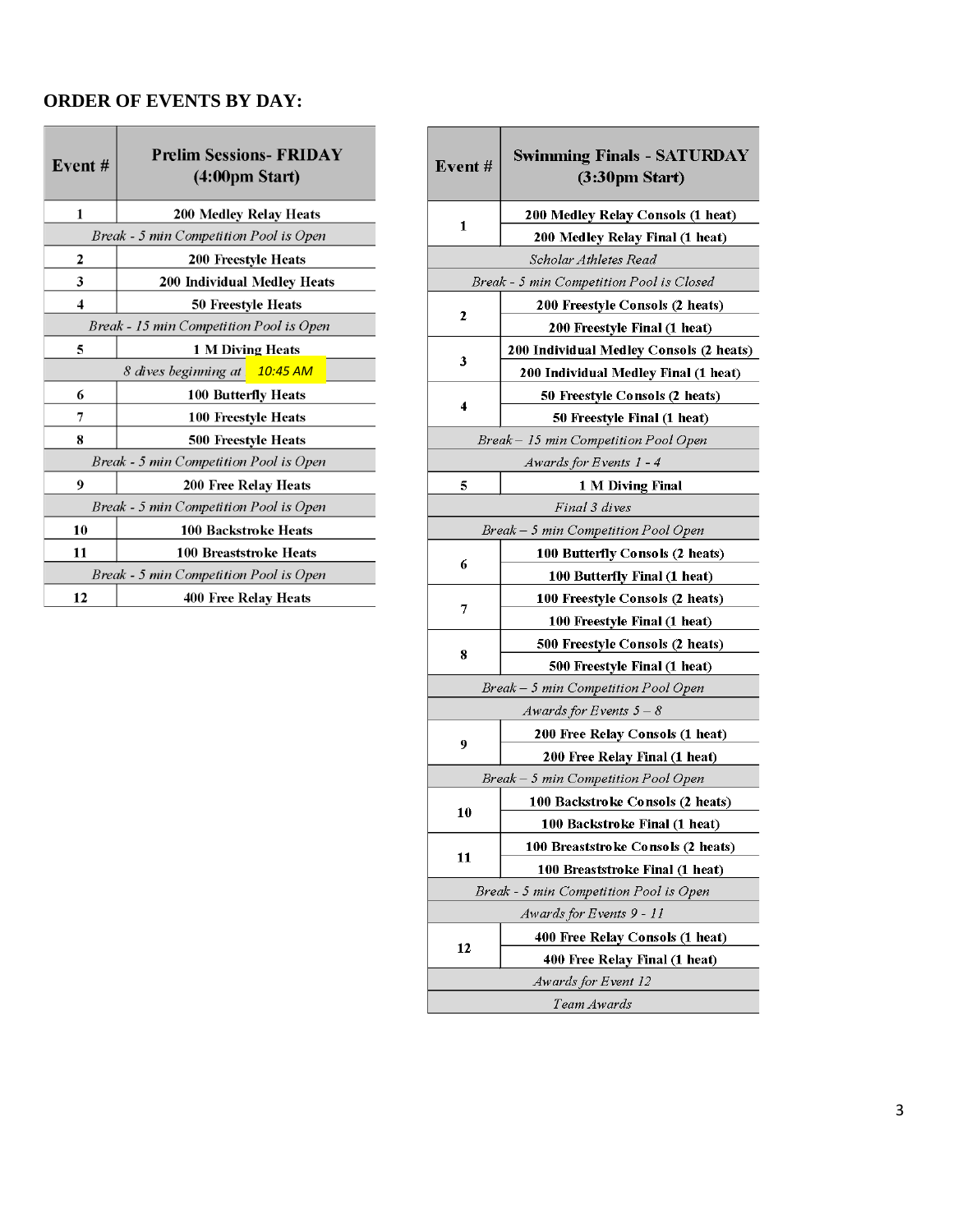## **WARM-UP SCHEDULE:**

All ten lanes will be used for warm-ups on both days; upon mutual agreement coaches may share lanes based on size of teams. Thirty minutes prior to the start of the meet, up to 4 start/sprint lanes will be announced with adjacent return lanes. **See below for Friday warm-up schedule and warm-up lane assignments**.

Teams who have multiple lanes are asked to share space as needed. **From 3:30-3:50pm there will be an open warm-up session with no assigned lanes.** Warm up lanes will not be assigned for Saturday's final session.

| 2:30-3:00 pm                           |                   |  |  |  |  |  |
|----------------------------------------|-------------------|--|--|--|--|--|
| Sprint/start lanes will open at        |                   |  |  |  |  |  |
| approximately 2:50 in lanes 2,5,7, & 9 |                   |  |  |  |  |  |
| Lane $#1$                              | Nathan Hale       |  |  |  |  |  |
| Lane #2                                | O'Dea             |  |  |  |  |  |
| Lane #3                                | O'Dea             |  |  |  |  |  |
| Lane #4                                | Ingraham          |  |  |  |  |  |
| Lane $#5$                              | Ingraham          |  |  |  |  |  |
| Lane #6                                | Ballard           |  |  |  |  |  |
| Lane #7                                | Franklin          |  |  |  |  |  |
| Lane #8                                | Lakeside          |  |  |  |  |  |
| Lane #9                                | Lakeside          |  |  |  |  |  |
| Lane $#10$                             | Eastside Catholic |  |  |  |  |  |

| 3:00-3:30 pm                           |                           |  |  |  |  |  |
|----------------------------------------|---------------------------|--|--|--|--|--|
| Sprint/start lanes will open at        |                           |  |  |  |  |  |
| approximately 3:20 in lanes 2,5,7, & 9 |                           |  |  |  |  |  |
| Lane #1                                | Chief Sealth/West Seattle |  |  |  |  |  |
| Lane #2                                | Cleveland                 |  |  |  |  |  |
| Lane #3                                | Garfield                  |  |  |  |  |  |
| Lane #4                                | Garfield                  |  |  |  |  |  |
| Lane $#5$                              | Seattle Prep              |  |  |  |  |  |
| Lane #6                                | Roosevelt                 |  |  |  |  |  |
| Lane #7                                | Roosevelt                 |  |  |  |  |  |
| Lane #8                                | Lincoln                   |  |  |  |  |  |
| Lane #9                                | Blanchet                  |  |  |  |  |  |
| Lane $#10$                             | Blanchet                  |  |  |  |  |  |

NOTE: For FINALS, lanes 1 to 8 will be competition lanes. Lane 9 will be closed with a diagonal lane marker and will not be used. Lane 10 will remain open for warm up and cool down. Athletes cannot enter the lane until AFTER the start of the first heat of the 200 Medley Relay. Coaches are reminded that athletes in lane 10 need to be aware of the need for quiet at the start of the races.

### **ENTRY TO POOL DECK:**

The SAC has asked that all athletes enter and leave via the dressing rooms. All athletes and coaches are reminded that there is one locker room, and that the facility remains open to the community to use the therapy pools and other pools on the South Side. Athletes are NOT allowed to leave the competition area. Athletes and coaches are reminded that there will possibly be small children and parents in the locker rooms, and that they conduct themselves in the best way possible to reflect the high standards for sportsmanship expected of all athletes in the METRO League.

All Athletes are reminded to follow the directions of the SAC staff, METRO Meet Directors and the Swim Officials. This is a VERY large meet and cooperation is mandatory for it being a successful event completed on time.

### **DECLARED FALSE START:**

Any athlete intending to declare a false start in events 1 to 4 will need to declare that false start to the meet referee at the coaches meeting prior to the start of the meet. Any athlete intending to declare a false start in events 5 to 8 must declare that false start to the meet referee within 5 minutes of the end of event 4. Any athlete intending to declare a false start in events 9 to 12 must declare that false start to the meet referee prior to the start of event 8. Any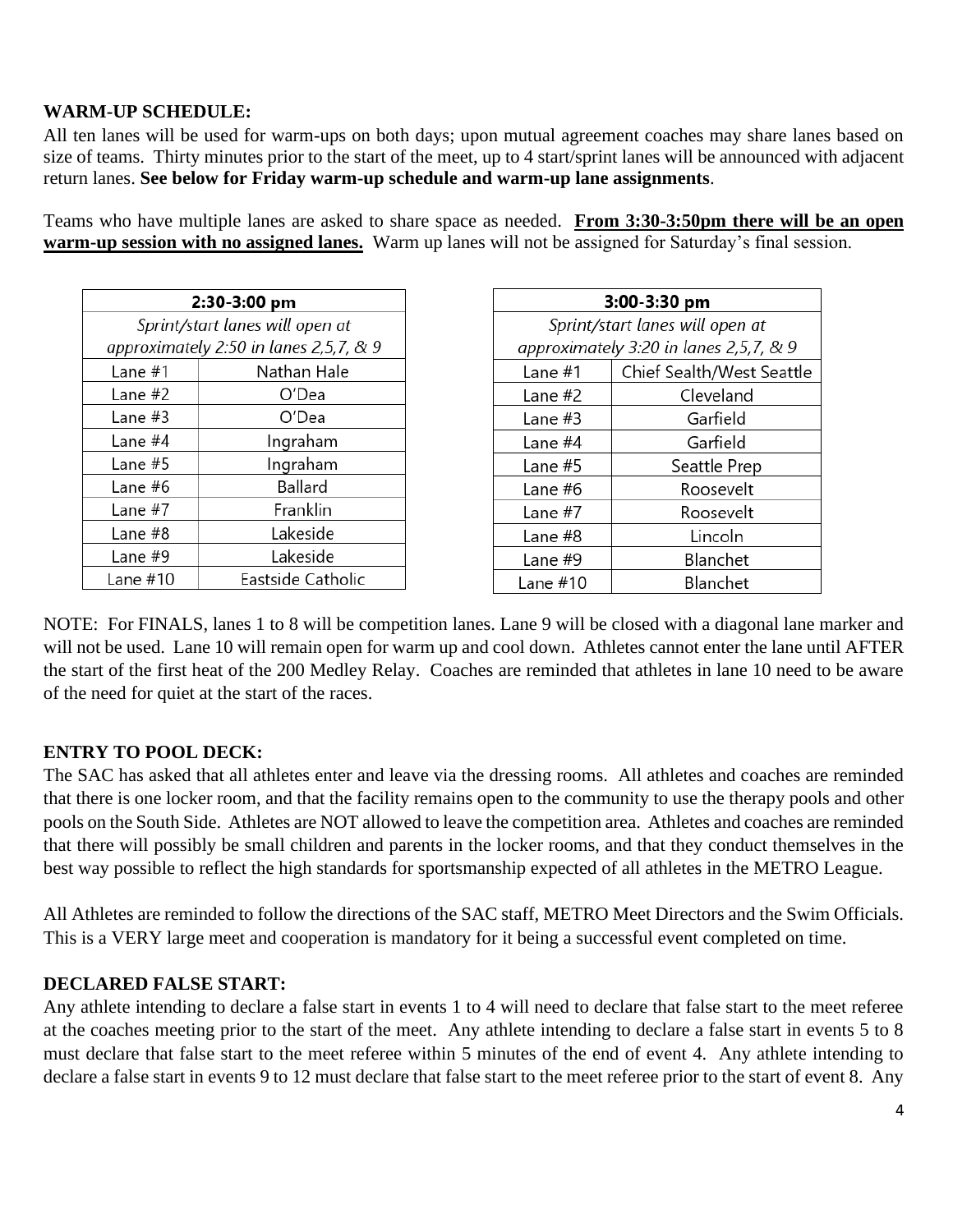false start declared after the deadline will be considered as a scratch. Any lanes left open will be reseeded with alternates. If all alternates are used, then any remaining lanes will be left open.

### **SEEDING**:

The last three heats of prelims are circle seeded. If there are four or more prelim heats, all the slower heats are seeded as in times finals. Finals will be seeded as timed final events.

## **PARKING:**

The spaces directly in front of the building will be reserved for swim lesson and party guests of the aquatic center. Buses will need to park in the lower lot on Friday and at Emerson Elementary School or Central Elementary School on Saturday. It's critical that we don't have any buses in the main parking lot or in the business areas across the street.

### **TOURNAMENT COMMITTEE:**

If a protest occurs and a ruling is required, then the Tournament Chair will assemble a Tournament Committee, which will consist of the following:

- 1. Head Official or Designee
- 2. Chris Hartley- Tournament Director
- 3. Dionna Leach Assistant Tournament Director
- 4. Two (2) head coaches not involved in the protest. This will be determined once a protest is filed.

#### **SEATING & ENTRY:**

Spectator seating is reserved for paid admission only. All students not competing (or a manager with a pass) and parents must pay admission. *The price for an adult is \$7.00 and for students (w/ASB) is \$5.00.* **DOORS WILL OPEN FOR PRELIMS AT 2:00 PM AND FINALS AT 2:00 PM.** Please do not enter prior to this time.

### **ADDITIONAL NOTES FOR COACHES:**

- 1. Please keep all non-competitors off the deck area.
- 2. Each coach is responsible for his or her team and their families.
- 3. Secure your valuables the pool staff is not responsible for lost items.
- 4. Please do not save seats/sections and remain in the lobby until doors open at 2:00pm each day.
- 5. Please clean up your own seating area.
- 6. Concessions will be available for purchase from the Snohomish Aquatic Center.
- 7. Diving will be 11 dives during the diving sessions on Friday & Saturday. Diving will be scored and points will be awarded towards team totals.
- 8. There is an in-house music system at SAC that can run music from a computer and will be used for "March in Music" for the athletes in the final heat of each event. The selection will be chosen by the top-seeded athlete.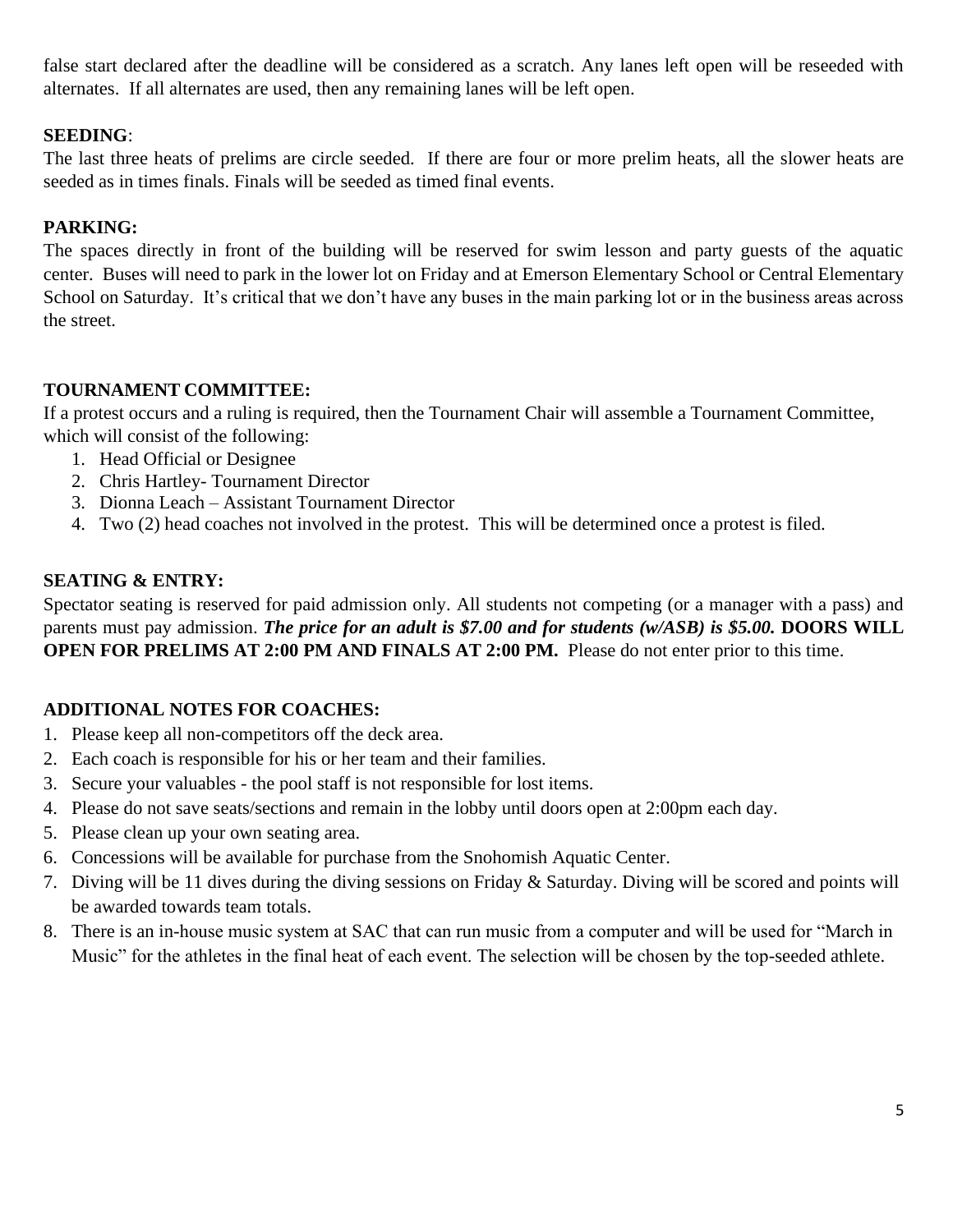# **DISTRICT MEET INFORMATION (see full document for all information)**

#### **IMPORTANT DATES TO REMEMBER:**

Sunday, February 6th, 2022: Entry Deadline: Entries are due no later than 5pm. Submit entries by e-mail to Emily Zimmerman, Meet Manager, [emily.zimmerman@highlineschools.org](mailto:emily.zimmerman@highlineschools.org)

Monday, February 7th, 2022 : Psych Sheets will be sent to Head Coaches by 10 AM. Coaches are asked to confirm entries (includingdiving) by Noon Tuesday February 7th. **The only changes will be clerical errors or scratches**.

Tuesday February 8th, 2022: Noon deadline for entry confirmation.

**ENTRIES & REGISTRATION:** You must submit 3 things by Sunday, February 6th- 5PM

- 1. A Team Manager Export of your meet entries
	- a. Use Event File sent (event #'s 301-312)
	- b. Wild Card Hopefuls should be entered using the "bonus" checkbox option. This will designate that entry with a 'B' so we can see it is a wildcard.
	- c. Enter all divers who will compete. This is incredibly important because if a diver is not part of the export file, they will not be entered into the meet.
- 2. A Team Manager Entry Report (items to click so we get what we need: by name, include proof of time, 8 relay names, Ind & Relays)
	- a. If you don't have TM, contact Emily Zimmerman prior to the entry deadline to discuss entries.

**Please send all information through EMAIL to Emily Zimmerman at [emily.zimmerman@highlineschools.org](mailto:emily.zimmerman@highlineschools.org) If you have issues during this process, do not wait – email Emily Zimmerman immediately. Do not wait until the weekend the entries are due. Entry Info: Please remember the following items when entering athletes:**

1. **Entry Limits:** An athlete may enter a maximum of 2 individual events and 3 relays. However, an athlete may only compete in a maximum of four events: two individual events and two relays or one individual event and three relays. *PRELIMS and FINALS are separate sessions of the same meet.*

2. **Team Entry Limits:** Each team may enter a maximum of **four swimmers per individual event,** with qualifying District times.

3. **Relay entry times:** Each team may submit a *single-entry time for each relay* **with** *up to 6* potential swimmers for that relay.

#### **Master Entries in TM must be complete and accurate**

1. List swimmers' first & last names and grades. Enter full name, grade level, and best **verifiable interscholastic performance time from the 2021-2022 Winter season. This is the reason for the PROOF OF TIME on the TM report. Without the PROOF OF TIME, entries will not be accepted.**

2. List ALL relay alternates in TM – as THESE ARE STATE RELAY ENTRIES AS WELL.

3. **AGAIN, PLEASE ADD POTENTIAL WILD CARD TIMES INTO TM.** Athletes do not receive consideration if you do not enter them into TM. Athletes are added on a space available basis. Coaches will receive a psych sheet and you are responsible for checking if athletes wild carded into the meet. The following information describes how wild card hopefuls are entered in the meet.

• IF there are empty lanes available (to fill a heat with qualified athletes) in an event after the qualified swimmers have been seeded, swimmers nominated as 'Wild Card Entries' will be entered, based on time, until all empty lanes in an event are filled. **No new heats will be created**.

• Entry times must be the best verifiable time from the current season. AGAIN - INCLUDE PROOF OF TIME

• A 'Wild Card Entry' counts toward the individual event limit of 2 per swimmer even if a swimmer is not ultimately entered in the event.

• THERE WILL BE NO WILD CARD ENTRIES ADDED AT THE MEET. IF THERE ARE SCRATCHES LANES WILL BE LEFT OPEN.

4. Coaches' contact phone numbers and email addresses are needed for questions regarding entries (please list the number at which you are most likely to be reached).

5. **Relay Entries may include up to 6 athletes for each of the three relays.** a) Each relay lineup (prelims or finals) may *only include*